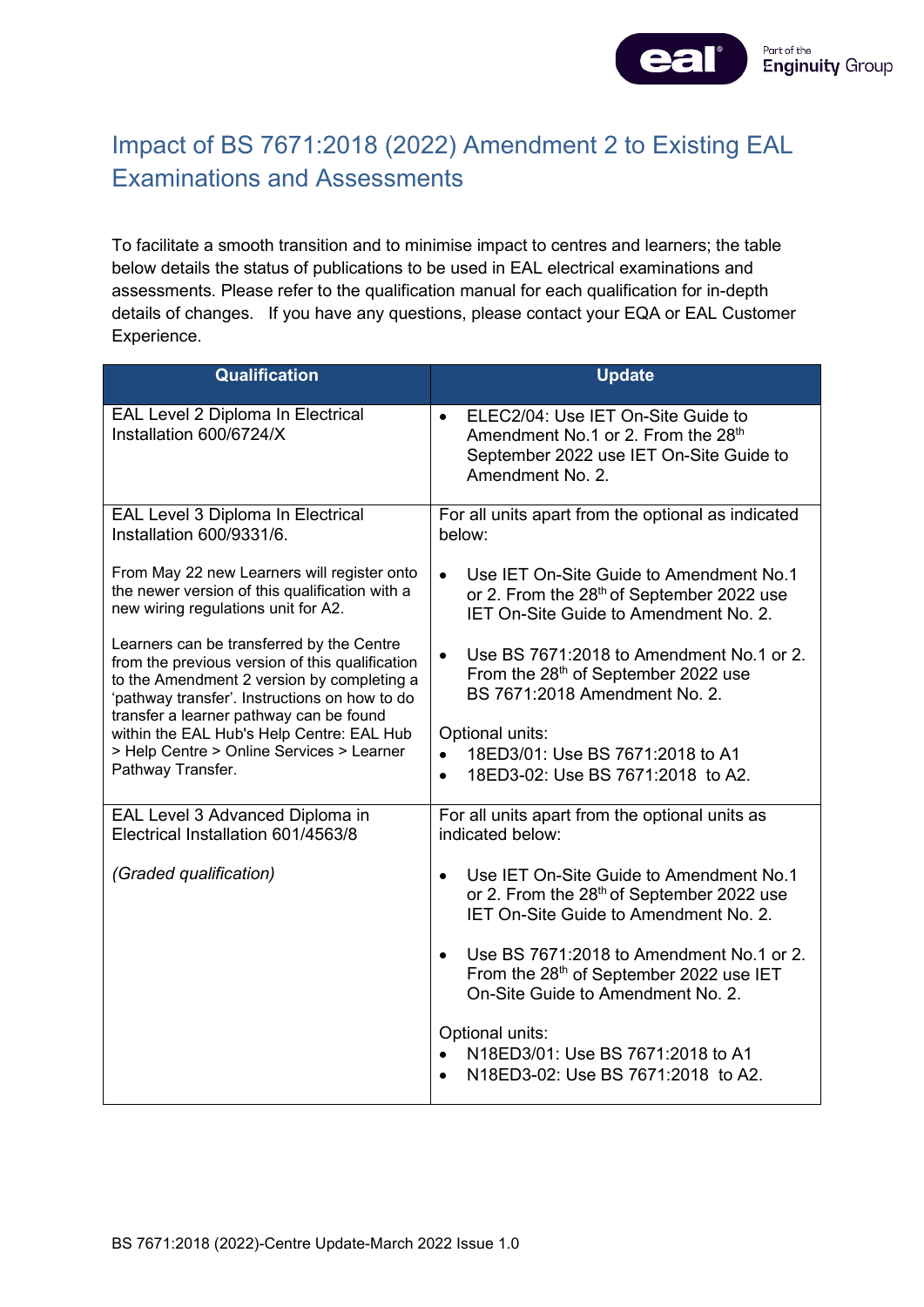

| EAL Level 2 Intermediate Diploma in<br>Electrical Installation 601/4561/4<br>(Graded qualification)                                                                                                                                                                                                                                                   |                        | NELEC2/04: Use IET On-Site Guide to<br>Amendment No.1 or 2. From the 28 <sup>th</sup> of<br>September 2022 use IET On-Site Guide to<br>Amendment No. 2.                                                                                                                                                   |
|-------------------------------------------------------------------------------------------------------------------------------------------------------------------------------------------------------------------------------------------------------------------------------------------------------------------------------------------------------|------------------------|-----------------------------------------------------------------------------------------------------------------------------------------------------------------------------------------------------------------------------------------------------------------------------------------------------------|
| <b>EAL Level 3 Electrotechnical</b><br>Qualification 601/7345/2                                                                                                                                                                                                                                                                                       | $\bullet$              | Unit: NETK3/18ED: Use BS 7671:2018 to A1<br>Unit: NETK3/8ED2: Use BS 7671:2018 to A2.                                                                                                                                                                                                                     |
| From May 22 new Learners will register onto<br>the newer version of this qualification with a<br>new wiring regulations unit for A2.                                                                                                                                                                                                                  |                        |                                                                                                                                                                                                                                                                                                           |
| Learners can be transferred by the Centre<br>from the previous version of this qualification<br>to the Amendment 2 version by completing a<br>'pathway transfer'. Instructions on how to do<br>transfer a learner pathway can be found<br>within the EAL Hub's Help Centre: EAL Hub<br>> Help Centre > Online Services > Learner<br>Pathway Transfer. |                        |                                                                                                                                                                                                                                                                                                           |
| <b>EAL Level 3 Electrotechnical</b><br><b>Experienced Worker Qualification</b><br>603/5982/1                                                                                                                                                                                                                                                          | $\bullet$<br>$\bullet$ | Unit: 18ED3-01: Use BS 7671:2018 to A1<br>Unit 18ED3-01: Use BS 7671:2018 to A2.                                                                                                                                                                                                                          |
| From May 22 new Learners will register onto<br>the newer version of this qualification with a<br>new wiring regulations unit for A2.                                                                                                                                                                                                                  | $\bullet$              | Use IET Guidance Note 3 to Amendment<br>No.1 or No.2. From the 28 <sup>th</sup> of September<br>2022 use the Guidance Note 3 to A2.                                                                                                                                                                       |
| Learners can be transferred by the Centre<br>from the previous version of this qualification<br>to the Amendment 2 version by completing a<br>'pathway transfer'. Instructions on how to do<br>transfer a learner pathway can be found<br>within the EAL Hub's Help Centre: EAL Hub<br>> Help Centre > Online Services > Learner<br>Pathway Transfer. | $\bullet$              | For practical assessments learners can<br>utilise either IET Guidance Note 3 to<br>Amendment No.1 or No.2. From the 28 <sup>th</sup> of<br>September 2022 use the Guidance Note 3 to<br>A2. (The practical assessment should be<br>marked in accordance with publication used<br>for the interim period). |